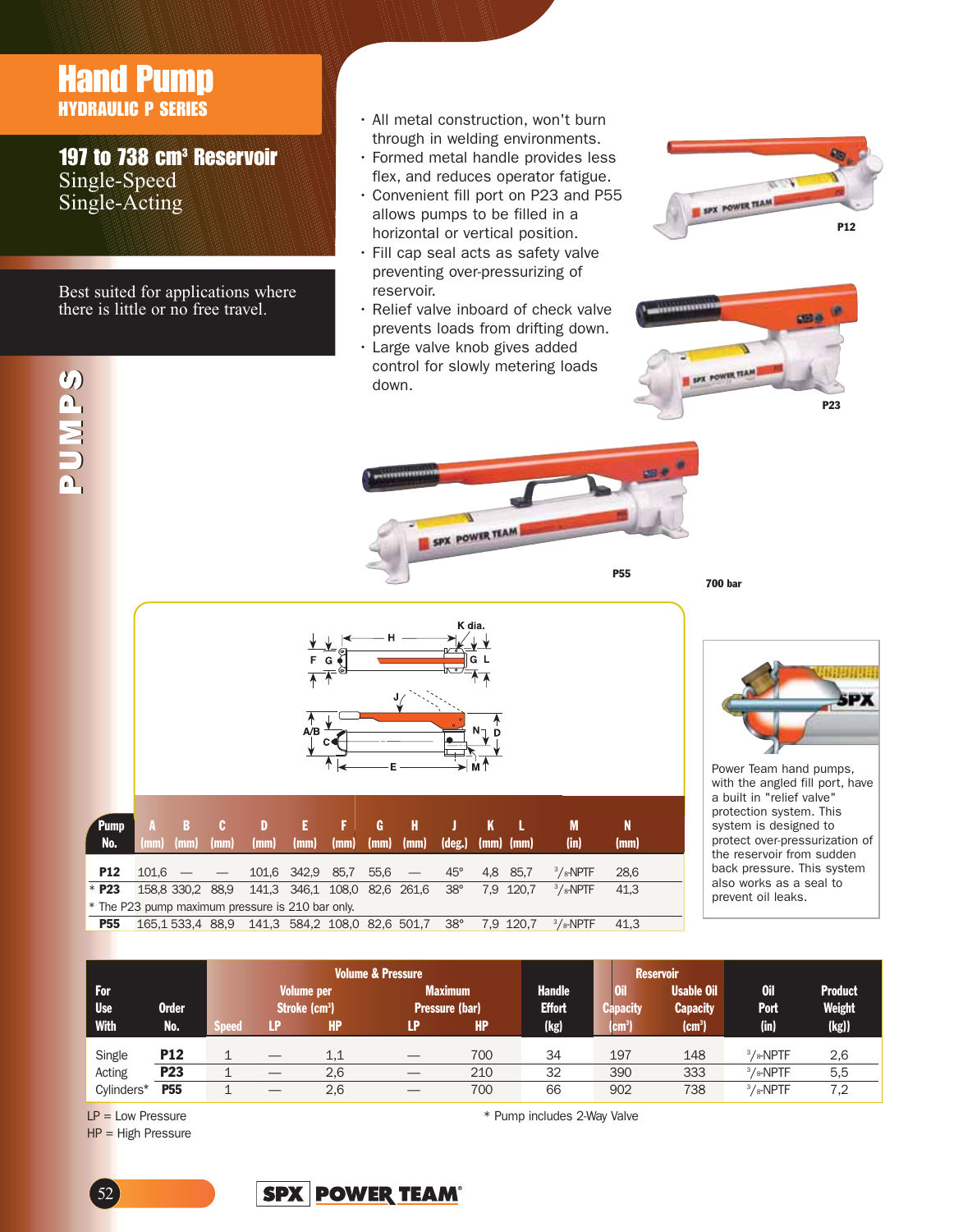- All metal construction won't burn through in welding environments.
- Two-speed reduces handle strokes so you work faster and easier.
- Formed metal handle provides less flex, and reduces operator fatigue.
- Convenient fill port allow pumps to be filled in a horizontal or vertical position.
- Relief valve inboard of check valve prevents loads from drifting down.
- Large valve knob gives added control for slowly metering loads down.





400 to 1131 cm<sup>3</sup> **Reservoir** Two-Speed Single-Acting

Pump automatically shifts into the high pressure lift stage upon contact with the load.



P59

セコミアの セコミアル セコミアル



SPX POWER TEAM

| <b>Pump</b> |                   |      |                                 |      |                                                          | A B C D E F G H J K                                      |                      |        |      |                                          |      |
|-------------|-------------------|------|---------------------------------|------|----------------------------------------------------------|----------------------------------------------------------|----------------------|--------|------|------------------------------------------|------|
| <b>No</b>   | ' (mm) .          | (mm) | $(mm)$ $(mm)$                   | (mm) | $\mathsf{m}$ (mm)                                        | (mm)                                                     | $(\text{deg.})$ (mm) |        | (mm) | (in)                                     | (mm) |
|             |                   |      |                                 |      | <b>P19</b> 139,7 371,5 73,0 115,9 347,7 101,6 82,6 281,0 |                                                          | $53^{\circ}$ 7.9     |        |      | 101.6 $\frac{3}{8}$ -NPTF 35.7           |      |
|             |                   |      | <b>P19L</b> $141.5$ - - - - 347 |      | 104.1 82.6 281.0                                         |                                                          | $40^{\circ}$         | 7.9    |      | $104.1$ <sup>3</sup> / $\text{s-NPTF}$ - |      |
|             |                   |      |                                 |      | P59 177,8 533,4 88,9 127,0 584,2 108,0 82,6 501,7        |                                                          | $38^\circ$           | 7.9    |      | 120,7 $\frac{3}{8}$ -NPTF 41,3           |      |
|             | <b>P59L</b> 177.6 |      |                                 |      | 533,4 120,7 82,6 501,7                                   |                                                          | $50^{\circ}$ 7.9     |        |      | $120.7 \frac{3}{8}$ -NPTF -              |      |
|             |                   |      |                                 |      |                                                          | <b>P59F</b> 88,9 425,5 88,9 152,4 590,6 108,0 82,6 514,4 |                      | $-7.9$ |      | 114.3 $\frac{3}{8}$ -NPTF 42.9           |      |



Power Team hand pumps, with the angled fill port, have a built in "relief valve" protection system. This system is designed to protect over-pressurization of the reservoir from sudden back pressure. This system also works as a seal to prevent oil leaks.

| гээг                           | ೦೦.೨            |       | 420,0 00,9 192,4 990,0    |     | H.HIC 0.NO U.OUL             |     | .ෟ<br>114.J   | 78-INFIF 42.Y                  |                   |                      |                |
|--------------------------------|-----------------|-------|---------------------------|-----|------------------------------|-----|---------------|--------------------------------|-------------------|----------------------|----------------|
|                                |                 |       |                           |     | <b>Volume &amp; Pressure</b> |     |               |                                | <b>Reservoir</b>  |                      |                |
| For:                           |                 |       | <b>Volume per</b>         |     | <b>Maximum</b>               |     | <b>Handle</b> | Oil                            | <b>Usable Oil</b> | 0il                  | <b>Product</b> |
| <b>Use</b>                     | Order           |       | Stroke (cm <sup>3</sup> ) |     | <b>Pressure (bar)</b>        |     | <b>Effort</b> | Capacity                       |                   | <b>Port</b>          | Weight         |
| With                           | No.             | Speed | - P                       | HP  | LP                           | HP. | (kg)          | $\rm \textsf{(cm}^3\textsf{)}$ | $\textsf{[cm^3]}$ | (in)                 | (kg)           |
| Single<br>Acting<br>Cylinders* | P <sub>19</sub> |       | 5.0                       | 1.2 | 22                           | 700 | 45            | 400                            | 328               | $3/s$ -NPTF          | 3.0            |
|                                | <b>P19L</b>     |       | 4.1                       | 0,9 | 70                           | 700 | 37            | 475                            | 443               | / <sub>8</sub> -NPTF | 2.3            |
|                                | <b>P59</b>      |       | 10.9                      | 2,6 | 22                           | 700 | 66            | 902                            | 738               | /s-NPTF              | 7.8            |
|                                | <b>P59L</b>     |       | 12                        | 2.6 | 59                           | 700 | 44            | 1131                           | 1082              | /s-NPTF              | 4.1            |
|                                | <b>P59F</b>     |       | 9,0                       | 2,1 | 22                           | 700 | 55            | 902                            | 738               | /s-NPTF              | 6,4            |

LP = Low Pressure

HP = High Pressure